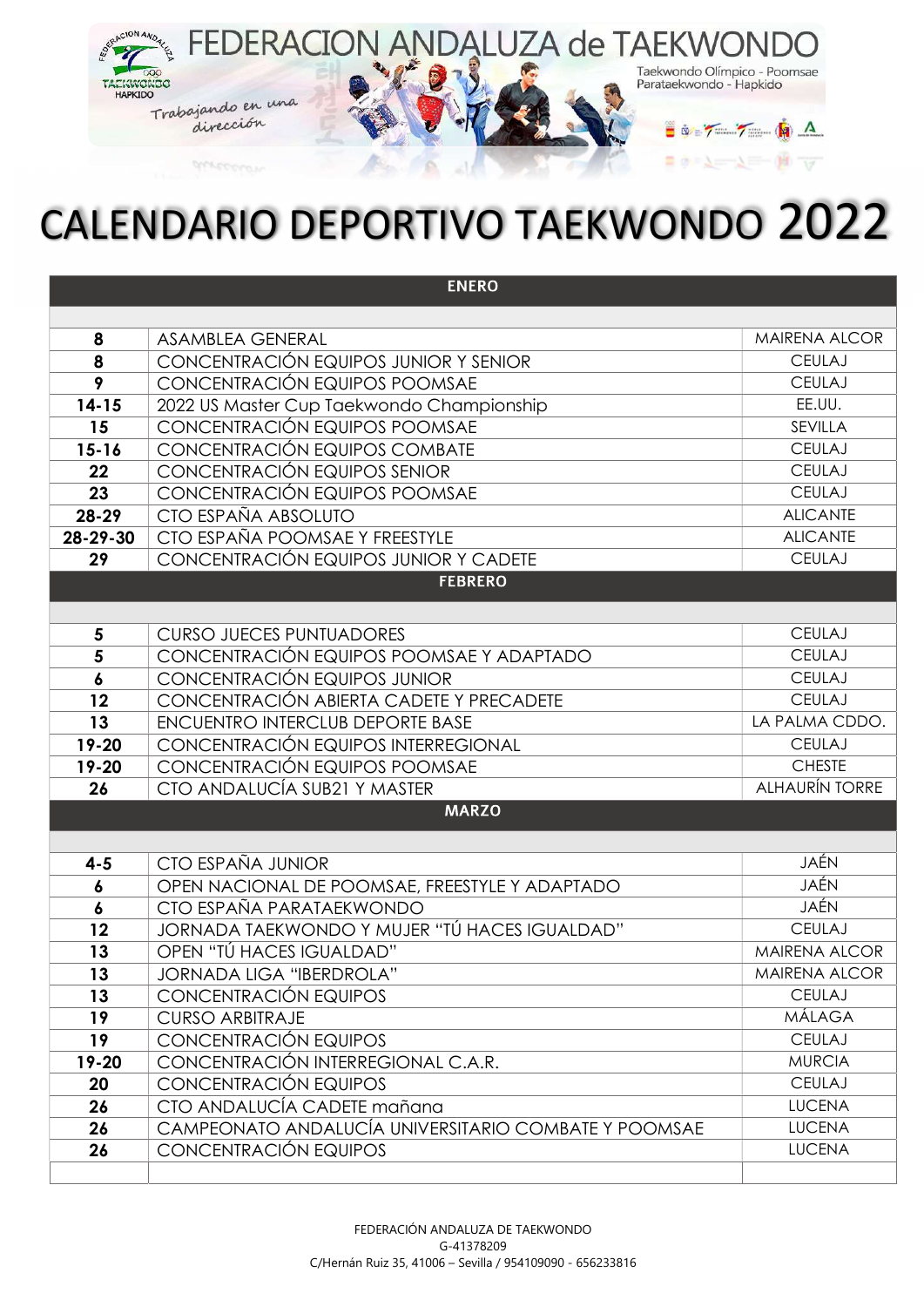

|                | <b>ABRIL</b>                                                           |                      |
|----------------|------------------------------------------------------------------------|----------------------|
|                |                                                                        |                      |
| $1 - 3$        | OPEN ESPAÑA G2                                                         | LA NUCÍA             |
| $\overline{2}$ | CONCENTRACIÓN POOMSAE MUNDIAL                                          | MAIRENA ALJ.         |
| $2 - 3$        | CONCENTRACIÓN EQUIPOS                                                  | <b>CEULAJ</b>        |
| $9 - 10 - 11$  | STAGE SEMANA SANTA                                                     | <b>CEULAJ</b>        |
| 23             | CTO ANDALUCÍA PRECADETE mañana                                         | <b>HERRERA</b>       |
| 23             | CTO PROMOCIÓN DEPORTE BASE tarde                                       | <b>HERRERA</b>       |
| $21 - 24$      | CTO MUNDO POOMSAE G8                                                   | <b>COREA</b>         |
| 30             | CTO ANDALUCÍA PROMOCIÓN POOMSAE Y ADAPTADO                             | <b>ALAMEDA</b>       |
| 30             | OPEN INTERNACIONAL DE TAEKWONDO POR LA PAZ                             | <b>ALICANTE</b>      |
|                |                                                                        |                      |
|                | <b>MAYO</b>                                                            |                      |
|                |                                                                        |                      |
| 30/04-01       | OPEN SUECIA TAEKWONDO G2                                               | <b>ESTOCOLMO</b>     |
| 7              | <b>GALA PREMIOS F.A.T.</b>                                             | <b>MAIRENA ALCOR</b> |
| 8              | <b>EXAMEN CINTOS NEGROS</b>                                            | JAÉN                 |
| 14             | CTO ANDALUCÍA POOMSAE INFANTIL mañana                                  | JAÉN                 |
| 14             | CTO PROMOCIÓN EDAD ESCOLAR CAJA RURAL tarde                            | JAÉN                 |
| $14 - 15$      | CONCENTRACIÓN EQUIPOS                                                  | <b>CEULAJ</b>        |
| $14 - 15$      | CONCENTRACIÓN INTERREGIONAL                                            | <b>PALMA</b>         |
| $21 - 22$      | CURSO ACTUALIZACIÓN TÉCNICOS                                           | <b>CEULAJ</b>        |
| 28-29          | CONCENTRACIÓN EQUIPOS                                                  | <b>CEULAJ</b>        |
| $27 - 28$      | CTOS ESPAÑA SUB21 Y CADETE                                             | <b>ALMERÍA</b>       |
| 29             | CTO ESPAÑA UNIVERSITARIO                                               | <b>MURCIA</b>        |
|                | <b>JUNIO</b>                                                           |                      |
|                |                                                                        |                      |
| $3 - 4 - 5$    | ENCUENTRO INTERNACIONAL "NO LIMIT"                                     | CEULAJ               |
| $2 - 8$        | European Multi Games- World Taekwondo - G-2                            | A DETERMINAR         |
| 4              | <b>CURSO ARBITRAJE</b>                                                 | <b>GRANADA</b>       |
| 11             | CTO ANDALUCÍA PROMOCIÓN COMBATE                                        | SEVILLA              |
| 18             | XXVI TROFEO VILLA DE MAIRENA EDAD ESCOLAR                              | <b>MAIRENA ALCOR</b> |
|                |                                                                        |                      |
|                | <b>JULIO</b>                                                           |                      |
|                |                                                                        |                      |
| $1 - 2 - 3$    | CONCENTRACIÓN EQUIPOS                                                  | <b>CEULAJ</b>        |
| $\mathbf 2$    | <b>EXAMEN CINTOS NEGROS</b>                                            | <b>ALHENDÍN</b>      |
| $\mathbf{2}$   | <b>XXXVIII TROFEO CORPUS</b>                                           | ON LINE              |
| 9              | <b>TORNEO NOCTURNO CAMPEÓN DE CAMPEONES PRECADETE Y CADETE</b>         | CARMONA              |
| $11 - 12$      | CONCENTRACIÓN EQUIPOS                                                  | <b>CEULAJ</b>        |
| 16             | <b>TROFEO PLAYA CAMPEÓN DE CAMPEONES POOMSAE, FREESTYLE Y ADAPTADO</b> | A DETERMINAR         |
|                |                                                                        |                      |
|                |                                                                        |                      |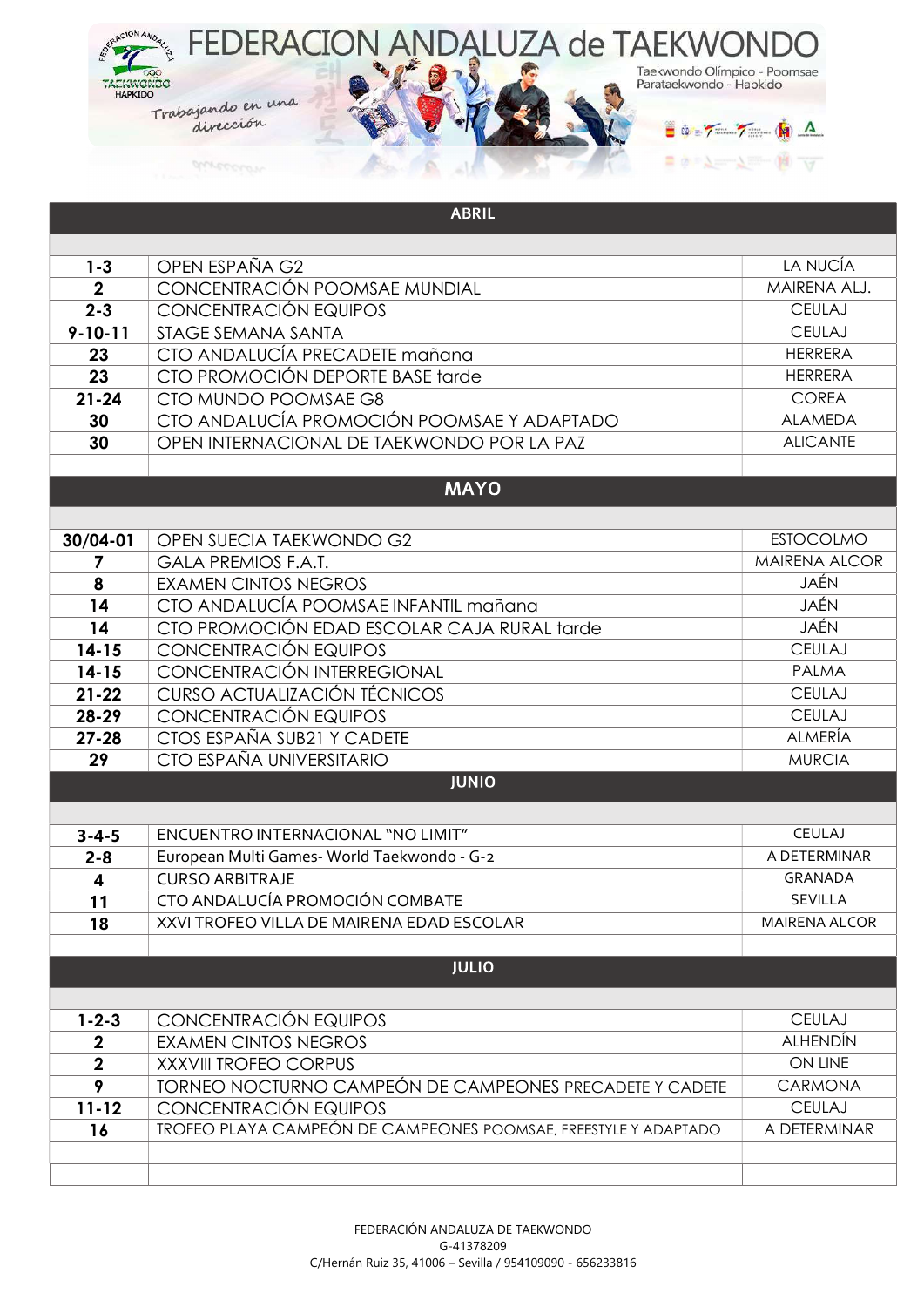

| <b>AGOSTO</b> |                                                         |                      |
|---------------|---------------------------------------------------------|----------------------|
|               |                                                         |                      |
| $9 - 10 - 11$ | CONCENTRACIÓN EQUIPOS                                   | <b>CEULAJ</b>        |
|               | <b>SEPTIEMBRE</b>                                       |                      |
|               |                                                         |                      |
| $3 - 4 - 5$   | <b>STAGE PRETEMPORADA</b>                               | <b>CEULAJ</b>        |
| 10            | <b>TROFEO NOCTURNO CAMPEÓN DE CAMPEONES JUNIOR</b>      | <b>MARTOS</b>        |
| $17 - 18$     | PROGRAMA JÓVENES TALENTOS CADETE Y JUNIOR               | <b>CARMONA</b>       |
| $24 - 25$     | <b>CONCENTRACIONES ABIERTAS</b>                         | <b>PROVINCIAS</b>    |
|               | <b>OCTUBRE</b>                                          |                      |
|               |                                                         |                      |
| $\mathbf{1}$  | HABILIDADES DE COMBATE Y ENTRENAMIENTO                  | <b>ON LINE</b>       |
| 8             | SUPERCOPA FEDERACIÓN PRECADETE Y JUNIOR                 | <b>TORRE DEL MAR</b> |
| 15            | <b>CURSO ARBITRAJE</b>                                  | SEVILLA              |
| 14            | DIVIÉRTETE ENTRENANDO EN FAMILIA                        | ON LINE              |
| 23            | SUPERCOPA FEDERACIÓN CADETE Y SENIOR                    | <b>ANTEQUERA</b>     |
|               | <b>TROFEO CIUDAD DE PALMA</b>                           | <b>MALLORCA</b>      |
|               |                                                         |                      |
|               | <b>NOVIEMBRE</b>                                        |                      |
|               |                                                         |                      |
| 5             | CTO ANDALUCÍA POOMSAE, FREESTYLE Y ADAPTADO 2023 mañana | JEREZ DE LA FRA.     |
| 5             | CTO PROMOCIÓN DEPORTE BASE tarde                        | JEREZ DE LA FRA.     |
| 12            | CTO ANDALUCÍA JUNIOR 2023 mañana                        | <b>ALMERÍA</b>       |
| 12            | CTO PROMOCIÓN DEPORTE BASE tarde                        | <b>ALMERÍA</b>       |
| 19-20         | CONCENTRACIÓN CAMPEONATO ESPAÑA CLUBES                  | <b>CEULAJ</b>        |
| 19            | CTO ANDALUCÍA SENIOR 2023                               | <b>BAZA</b>          |
| 26            | CONCENTRACIÓN EQUIPOS                                   | <b>CEULAJ</b>        |
|               |                                                         |                      |
|               | <b>DICIEMBRE</b>                                        |                      |
|               |                                                         |                      |
| $2 - 6$       | CTO ESPAÑA POR CLUBES                                   | A DETERMINAR         |
| 11            | <b>EXAMEN CINTOS NEGROS</b>                             | <b>SEVILLA</b>       |
| $16 - 17$     | XIV OPEN INTERNACIONAL ANDALUCÍA                        | <b>CÓRDOBA</b>       |
| 17            | <b>COPA IBERDROLA</b>                                   | <b>CÓRDOBA</b>       |

## PENDIENTE OPENES Y CAMPEONATOS DE ESPAÑA

ESTE CALENDARIO PUEDE SUFRIR MODIFICACIONES DE FECHA Y LUGAR (actualizado en la web FAT).

PROGRAMAS DE PROMOCIÓN DE LA SALUD, INTEGRACIÓN GRUPOS DE ATENCIÓN ESPECIAL, UNIVERSITARIOS Y MUJER.

- FAKALI.
- COLEGIO PURÍSIMA CONCEPCIÓN.
- · ASPAPROS.